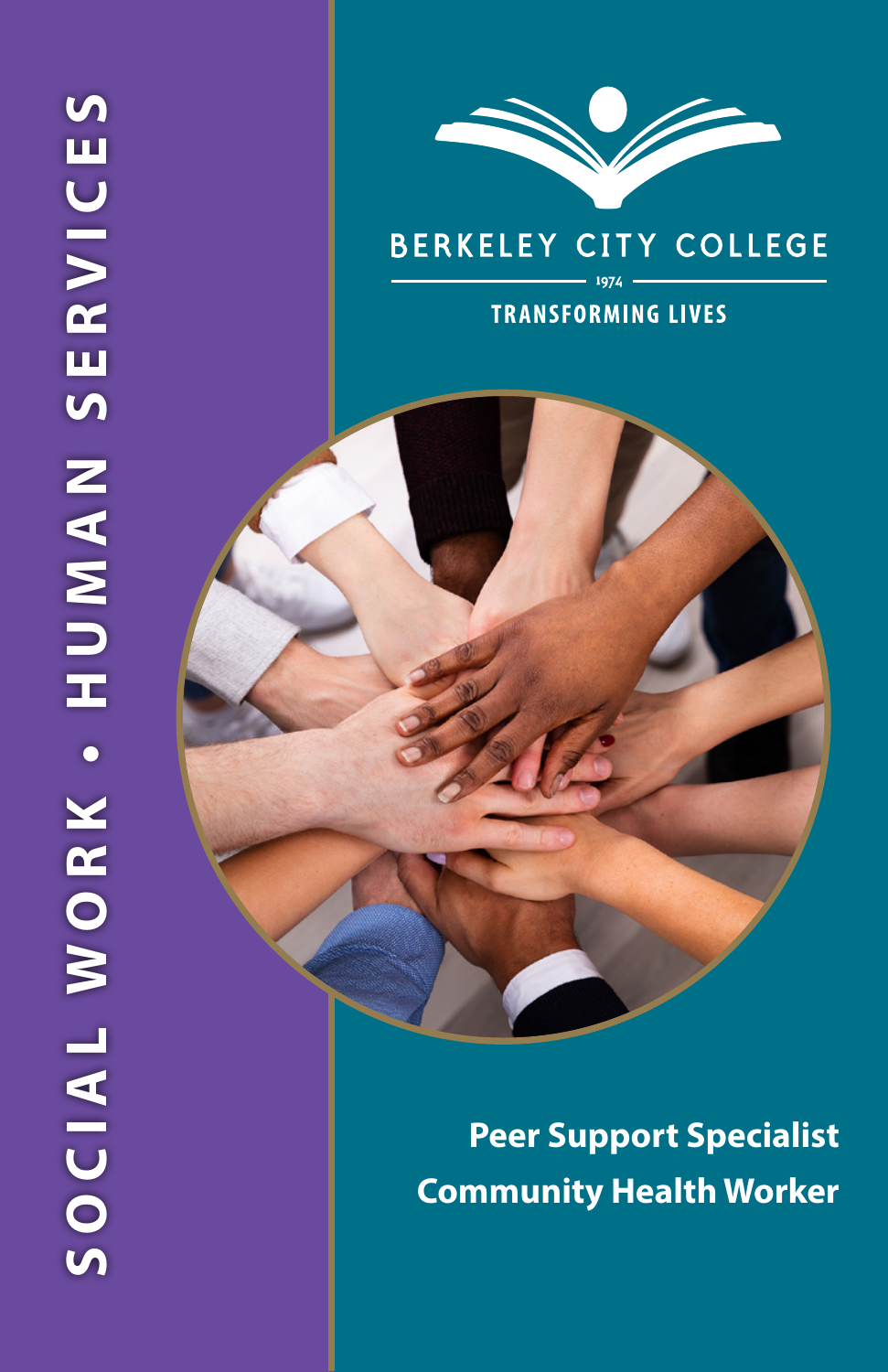## **PEER SUPPORT SPECIALIST** CERTIFICATE OF ACHIEVEMENT (CA)

The Peer Support Specialist Certificate of Achievement provides a comprehensive foundation in cultural fluency, communication, and the core competencies for Peer Support Specialists. California has a labor shortage in Peer Support and Case Management. Recent changes to MediCal have made this a rapidly growing field in the Bay Area. This certificate is designed to help California meet the statewide challenge of expanding needs for social work, public health, and human service professionals. This program is ideal for students planning on pursuing academic degrees in Social Work, and those who are working in the field and seeking supervisory roles or pay increases. Students develop strong communication expertise, learn about the scope, roles, and ethics that govern Social Work and Human Service professionals, acquire self-care skills for sustaining work in this field, and deepen their understanding of cultural humility. Students' training will allow them to become well-rounded employees who are able to participate as team members in social work and human service agencies and settings. The program is aligned with the AA-T in Social Work and Human Services. All courses in this certificate stack towards the transfer degree. Students can build on this Certificate to transfer to CSU or UC systems, and continue to Masters in Social Work (MSW) programs.

#### *Career Opportunities:*

Entry-level employment in community organizations, nonprofit social service agencies, or governmental social work departments in positions such as: Peer Support Specialist, Case Manager, Promotores, Health Advocate, Clinical Assistant, Residential Care Assistant, Social Services Aid, Social Services Assistant, Social Work Associate, Social Worker Assistant, Peer Advocate, or Peer to Peer Health Educator.

#### *Estimated Median Annual Earnings:*

\$30,000 to \$70,000

| <b>CERTIFICATE REQUIREMENTS</b> |                                                |               |  |
|---------------------------------|------------------------------------------------|---------------|--|
| REQUIRED COURSES                |                                                |               |  |
| <b>COURSE</b>                   | <b>DESCRIPTION</b>                             | <b>UNITS</b>  |  |
| <b>COMM 006</b>                 | Intercultural Communication                    | 3             |  |
| <b>HUSV 120A</b>                | Social Work and Human Services Seminar         |               |  |
| <b>HUSV 120B</b>                | Social Work and Human Services Fieldwork       | $\mathcal{P}$ |  |
| <b>HUSV 121</b>                 | Introduction to Social Work and Human Services | 3             |  |
| PSYCH 001A                      | Introduction to General Psychology             | 3             |  |
| SOC 001                         | Introduction to Sociology                      | 3             |  |
| SOC 002                         | Social Problems                                | 3             |  |
|                                 | <b>TOTAL UNITS</b>                             | 18            |  |

## **CO M M U N I T Y H E A LT H WO R K E R** CERTIFICATE OF COMPLETION NONCREDIT (CC)

The Community Health Worker certificate is a 104-hour non-credit certificate option designed for students who plan to pursue a career as a Community Health Worker (CHW). California has a labor shortage in Community Health, and recent changes to MediCal have made this a rapidly growing field in the Bay Area. The certificate enables students to gain exposure to various career options in community health and develop skills necessary for entry-level employment in the field. Topics covered include the industry standard CHW core competencies. This program is ideal for returning adult learners, folks who have been out of school for some time, new immigrants who are learning about how human service professions function in the United States, or those who are making a career shift into social work and human services. Students learn about the various roles community health workers have in our communities, create lasting connections with fellow-classmates, hear guest-talks given by local professionals in the field, and clarify their career goals. Students may elect to continue their education with the credit-bearing Peer Support Specialist Certificate, which leads to the AA-T in Social Work and Human Services.

#### *Career Opportunities:*

Volunteer, internship, and entry-level positions such as: Community Health Outreach Worker, Crisis Hotline Volunteer, Health Advocate, Support Worker, Community Health Advocate, Peer Counselor, Public Health Aide, Street Outreach Worker, Wellness Ambassador, Women's Health Advocate, Youth Worker.

*Estimated Median Annual Earnings:*  \$30,000 to \$50,000

| <u> CERTIFICATE REQUIREMENTS</u> |                            |              |  |
|----------------------------------|----------------------------|--------------|--|
| <b>REQUIRED COURSES</b>          |                            |              |  |
| <b>COURSE</b>                    | <b>DESCRIPTION</b>         | <b>UNITS</b> |  |
| HUSV 500A                        | Community Health Worker I  |              |  |
| <b>HUSV 500B</b>                 | Community Health Worker II |              |  |



*NOTE: Median Annual Earnings provided by O\*Net Online, U.S. Department of Labor.*